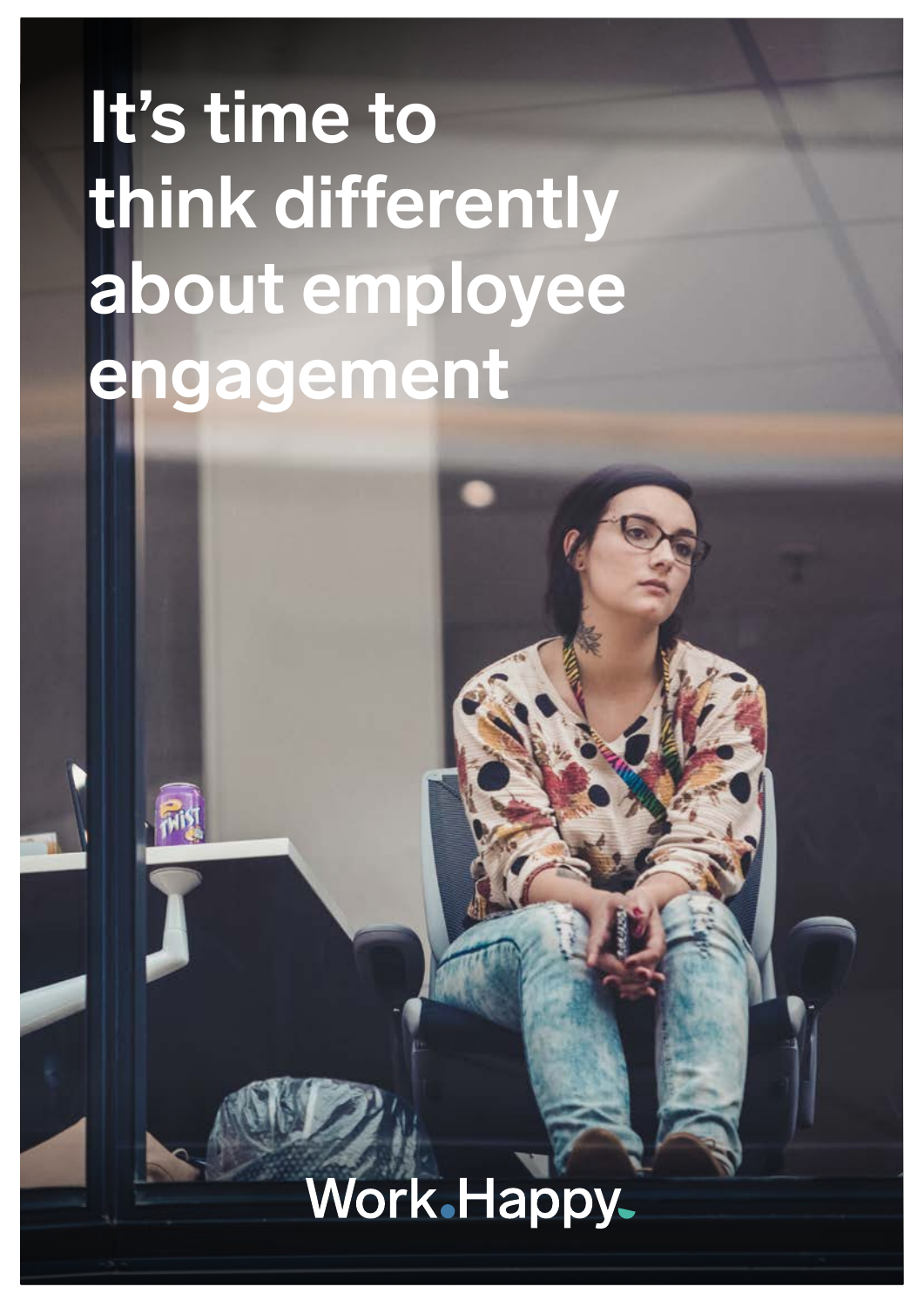**If the global pandemic has taught us anything, it's that we can all adapt to change more easily than we think. Overnight, we as individuals and we as organisations have moved away from rituals that we've been wedded to for years and that weren't fit for our new world. We've quickly adopted new practices that serve us and our businesses much better.** 

**So why are organisations still pursuing engagement practices that aren't delivering the results they want and desperately need?** 

**Is it time for change? /01**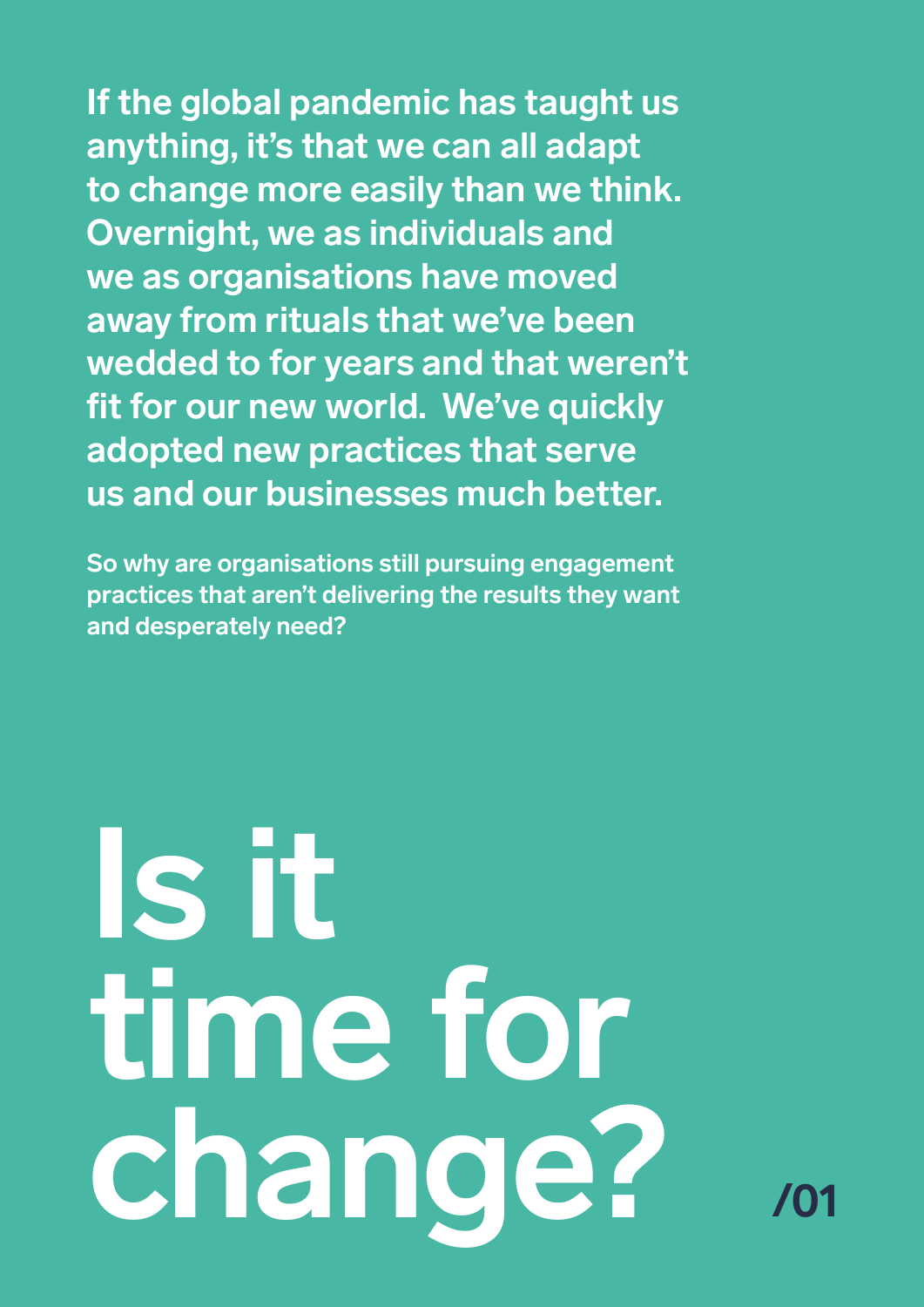**Employee engagement is broken. Global leader Gallup have been reporting on low UK engagement figures for a number of years. Their most recent survey was in 2017 and revealed that only 8% of UK employees were engaged – meaning 92% are disengaged.**

The knock-on effect to our economy is significant. Perkbox estimate that these disengaged employees are costing the UK economy £340 billion every year in lost training, recruitment costs, sick days, productivity, creativity and innovation.

Fast forward to 2021, the majority of UK businesses are now operating with a remote workforce and the issues associated with a growing problem of disengagement are starting to emerge.

However, it isn't the case that businesses are ignoring engagement. On the contrary, Harvard Business Review reported in 2018 that US companies spent \$720 million on employee engagement and People Lab report that here in the UK, HR leaders dedicate 15% of their week to employee engagement.

With time and budget being invested into employee engagement, we need to ask ourselves the question "what's not working?"

**/02**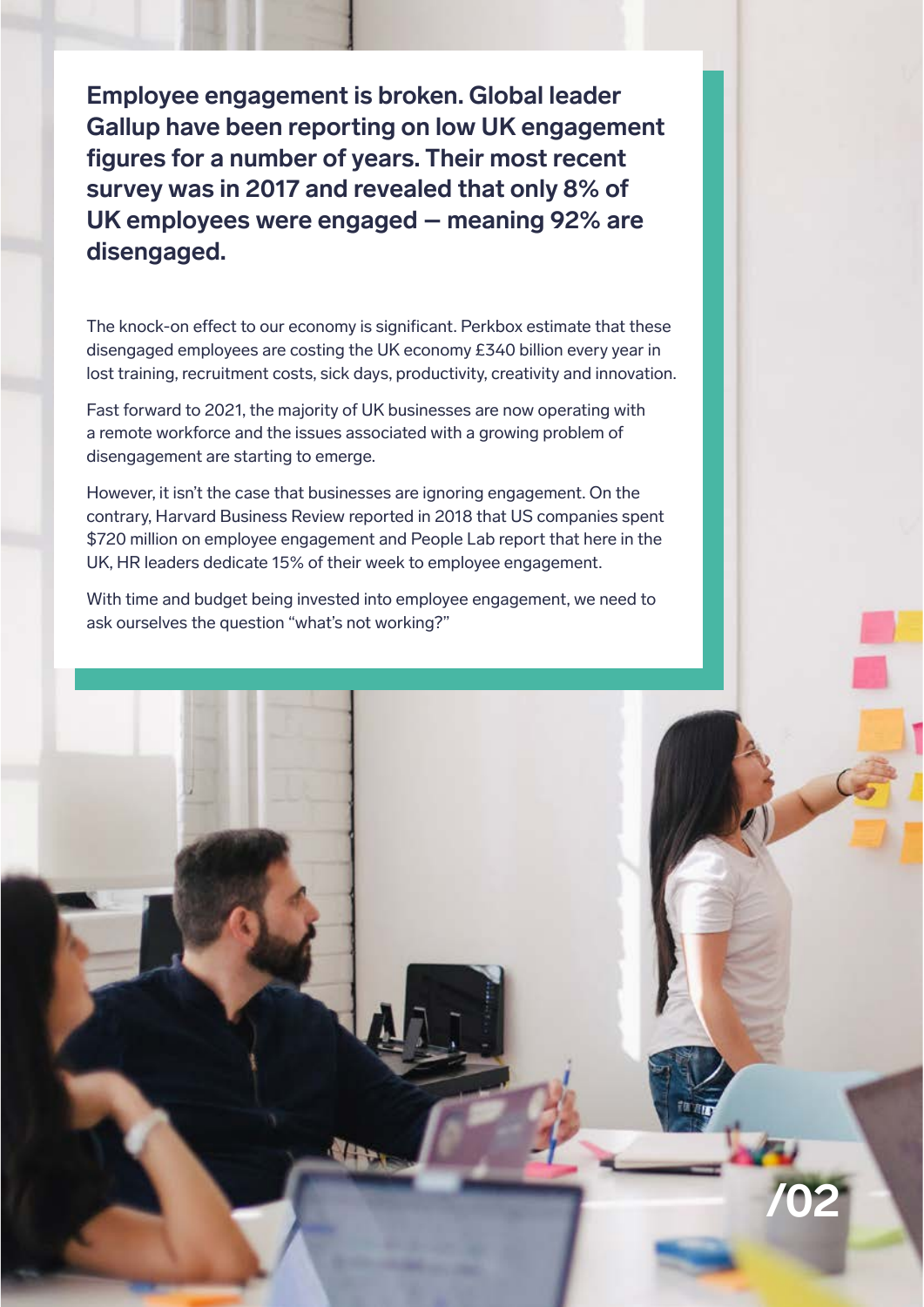## **Putting data**  under the **spotlight /03**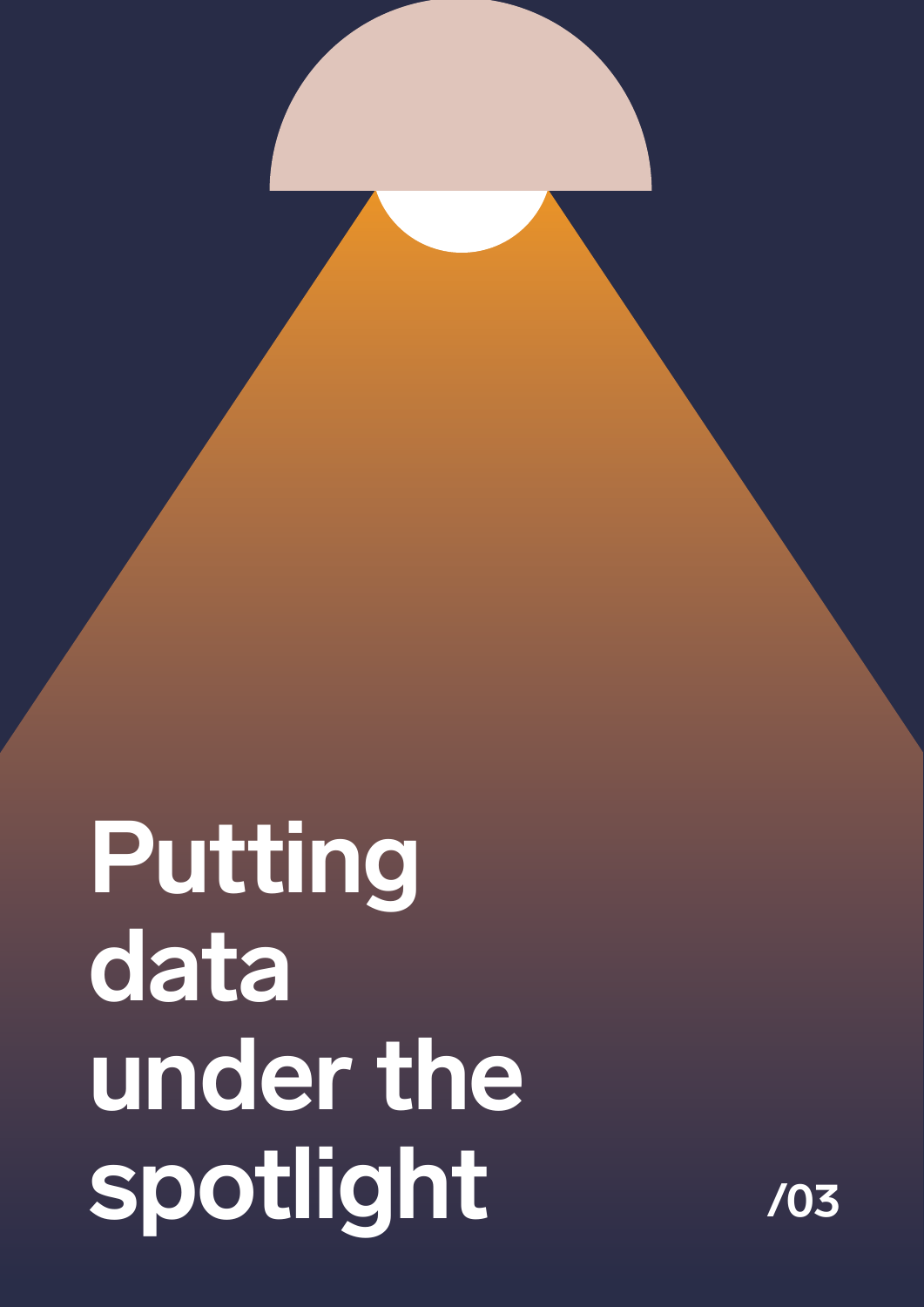**Employee engagement has become synonymous with collecting data. Every year, the majority of businesses will issue their employees with a long and unwieldy survey. They are often sent out with a target put upon managers to achieve a high completion rate, a target which is then passed on to individuals. Considering the nature of the survey, the conditions it operates in already don't sit comfortably.** 

Once completed, the survey will usually reveal results with marginal, if any change from the previous year - despite months of action and schemes implemented in response to fixing the engagement metrics from past survey results. And so, the cycle continues. Another year of doing the same thing and expecting a different result. All feels a bit like Groundhog Day, or insanity as Einstein concluded!

Over the past couple of years there's been a slight change to the cycle with many organisations introducing pulse surveys. These shorter versions either complement or replace the annual survey and are run more frequently – thus collecting less data but more often.

More data to add to the pot, but to what end?



Serigan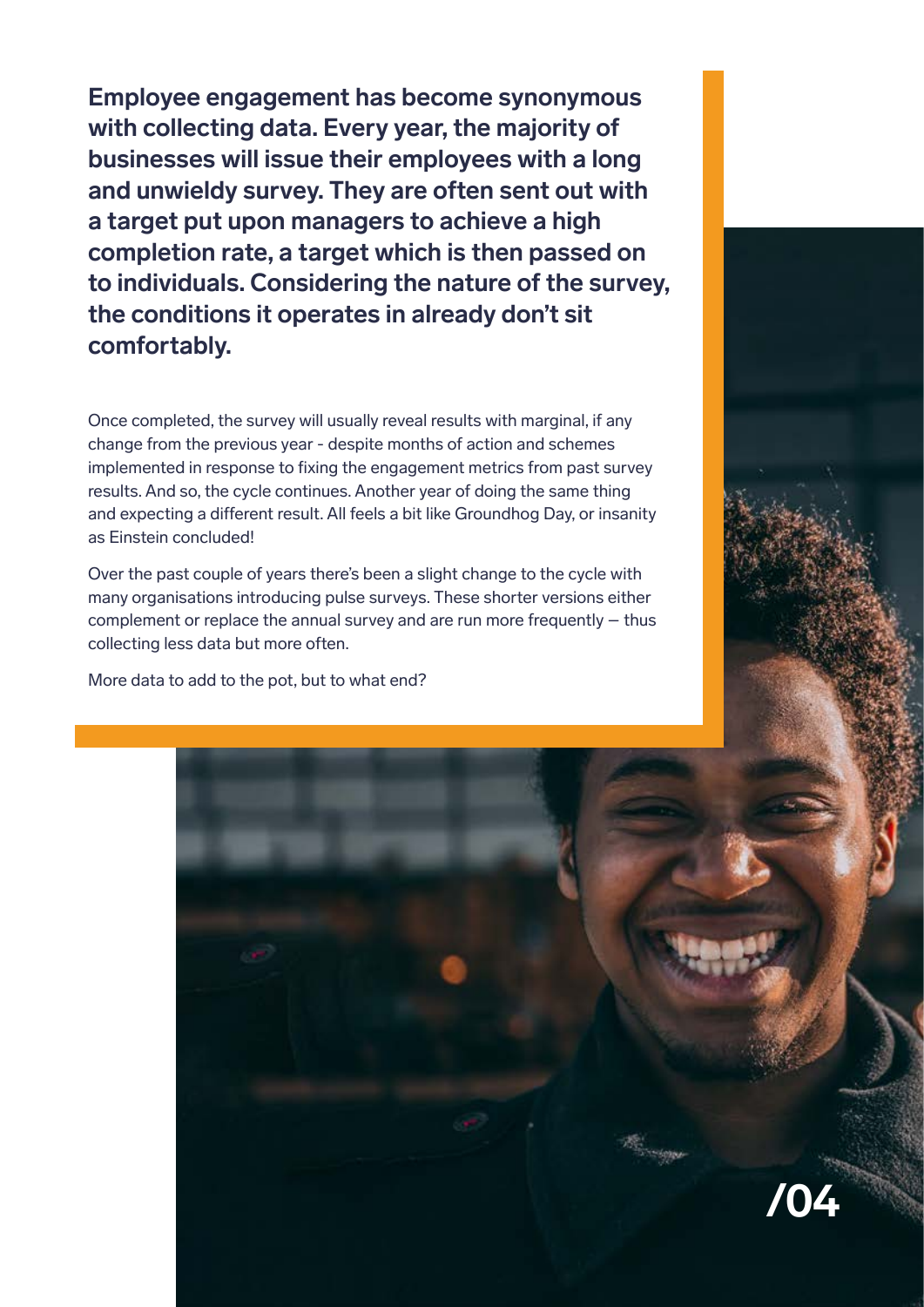#### **Aggravating aggregates**

The problem with data with regards to employee surveys is twofold. Firstly, the process of collection is fraught with issues including:

- + The aforementioned pressure put upon managers to achieve a set target of completed questionnaires from their teams.
- + Widespread mistrust amongst employees in the confidentiality of the answers they give – particularly if the survey is connected to the payroll system.
- + Survey questions being determined from a set of aggregated research outcomes - individuals are being asked to consider a set of questions that someone else has deemed important. Drives irrelevance and disengagement to the survey itself.
- + Given these factors, what is the quality of the answers being given? How much reflective thinking has gone into each response?

Knowledge, as we've heard many times, is power. Data can better inform decisions, but let's shine a light on the second part of the problem - the data being collected through employee surveys is aggregated. Presented to senior leaders as interesting looking graphs and beautiful info graphics but actually housing highlevel aggregated data.

This data goes on to inform solutions to fix really important issues affecting employee engagement. But high-level, aggregated data will only ever inform highlevel solutions such as 'Fruit Friday' or 'Lunchtime Yoga'. All positive things – but will they get to the nub of a problem? If an individual is pretty happy at work and doesn't have any thorny or pressing issues, then yes! Such schemes may feel like a bonus, but for everyone else, will they improve engagement levels and boost the amount of discretionary effort each individual is motivated to release?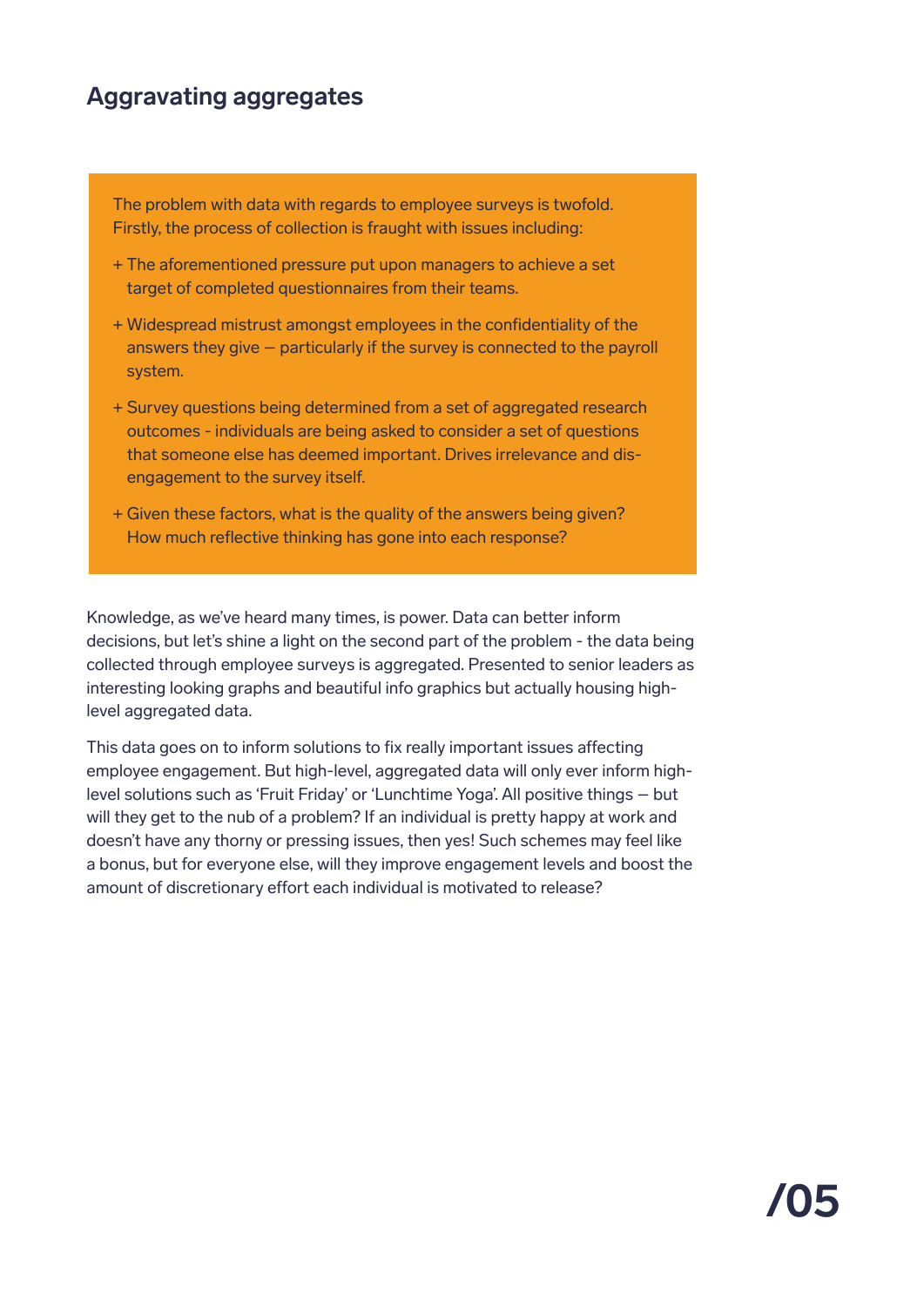#### **One size doesn't fit all. What happened to valuing diversity?**

We are all complex, unique individuals dealing with different situations, influences, beliefs and needs at any given point in time. What might be impacting happiness and satisfaction for a particular employee at work today, may change tomorrow and will be different to the feelings being felt by a neighbouring colleague. We are all deliciously different from one another, all of the time.

These differences are slowly being recognised, but there's still a long way to go. Now more than ever before, individuality, equality and diversity are being recognised and indeed celebrated in our society but has not yet trickled down into a really important dimension of our lives – our feelings about work. We are not a collective, we are individuals and engagement metrics will never improve until this is recognised and perceptions and feelings in the workplace are valued at individual level.

In May 2019 the CBI published a report "Solving the productivity puzzle through the power of people", working with McKinsey & Co they reported that businesses with high engagement levels see 22% higher profits and businesses that develop the strengths of their staff have been found to reduce turnover by up to 72%.

**/06**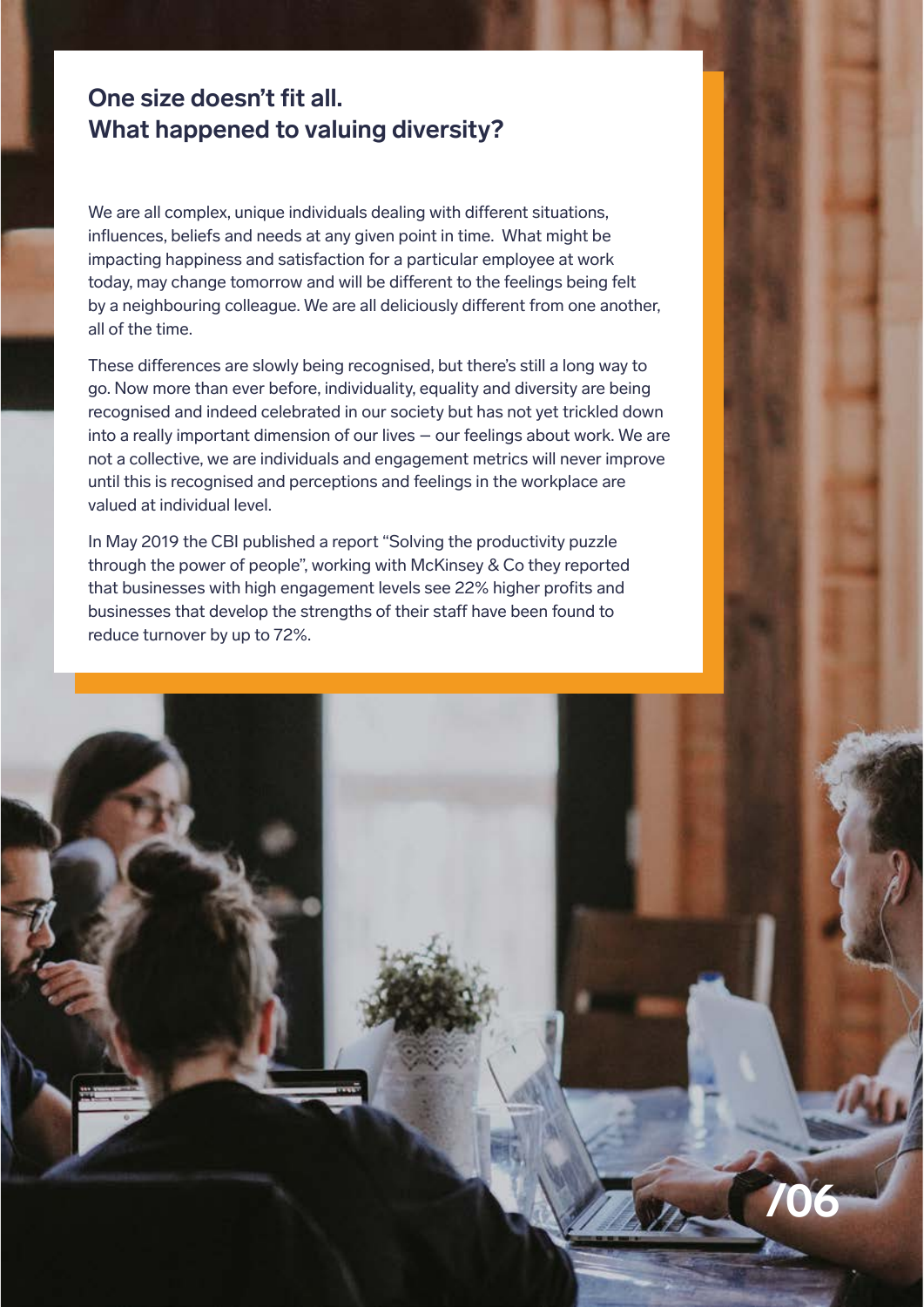### **Who is responsible?**

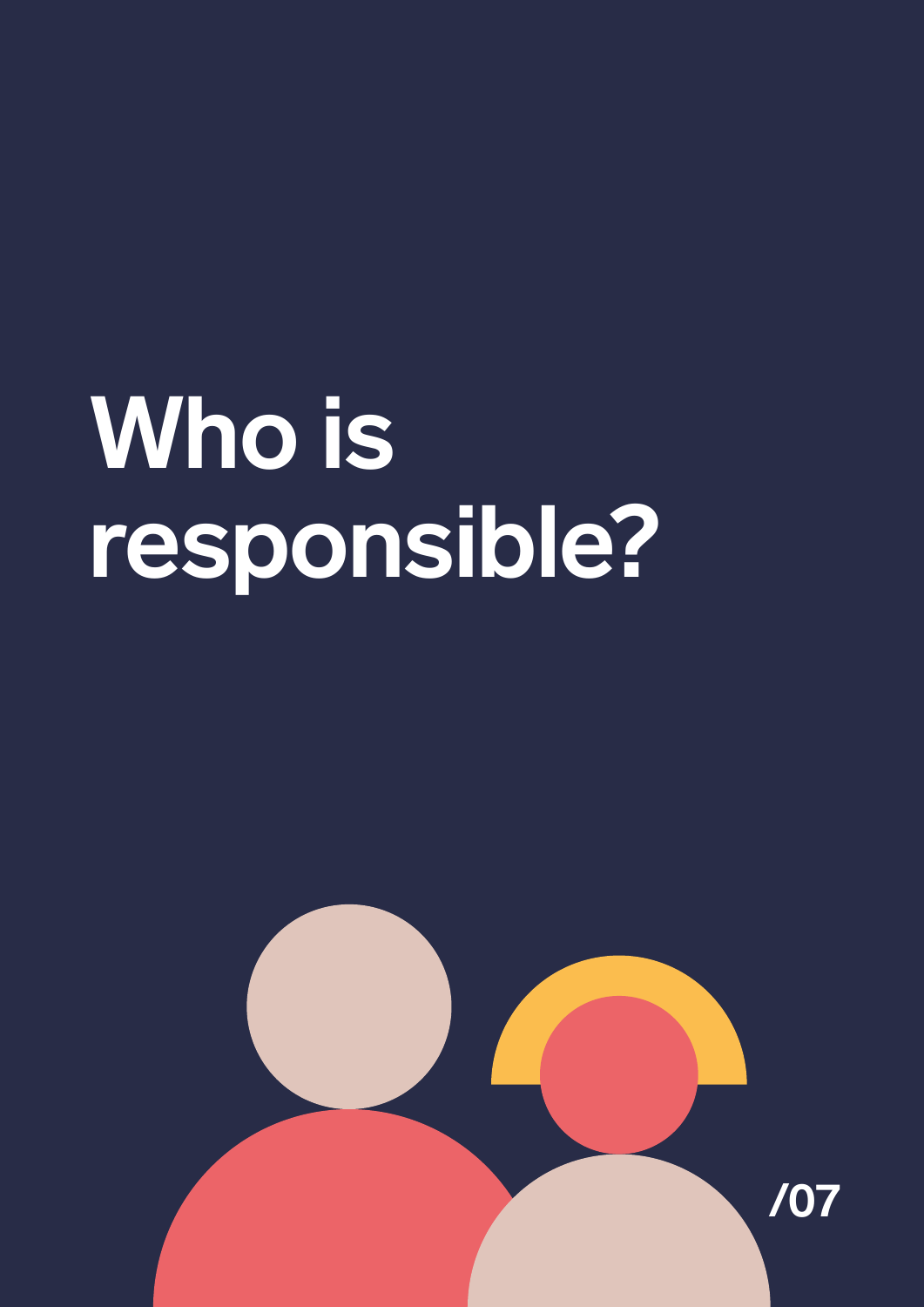**Recognising and solving individual needs in the workplace may sound like something that is more realistic in small businesses rather than the huge, global beasts. But this isn't the case. The success factor starts with where the ownership of employee happiness lies.** 

For years, organisations of all shapes and sizes have been assuming ownership and responsibility for how their employees feel. Seeing it as their job to set the conditions for engagement, to manage the employee experience appropriately, to create an environment where the employee can feel engaged. This is arguably very sensible, but in many cases, this approach alone creates a relationship where the employees give feedback about what's wrong and the organisation (HR, Senior Leaders, Managers, etc.) assumes the responsibility to try and fix it. Sound familiar? This approach creates an adult – child relationship where the individual typically has low ownership over the outcome and no responsibility for their part in delivering it.

This approach also places a huge responsibility for individual happiness at work on the shoulders of line managers. What a load to bear! To do this successfully requires great skill, to understand each member of their team in depth, help them to recognise how they are feeling, diagnose the real underlying cause and set in place actions to make it better. Some managers are clearly more talented in this area than others, but even those who are great at it, don't always have the time to support all the members of their team effectively.

Managers however, often assume the role of 'fixer'. "Tell me what's bothering you and I'll sort it out for you". There's a whole host of psychological reasons why this is the case, however ultimately ownership of improving how I feel at work has been passed to my manager and is out of my own hands. I have absented myself of any part in it, so I will sit and wait for my happiness to be fixed by my manager. It's a strange approach when you think about it and is unlike any other part of our lives, yet we spend more of our time at work than anywhere else…

**Managers however, often assume the role of 'fixer'.**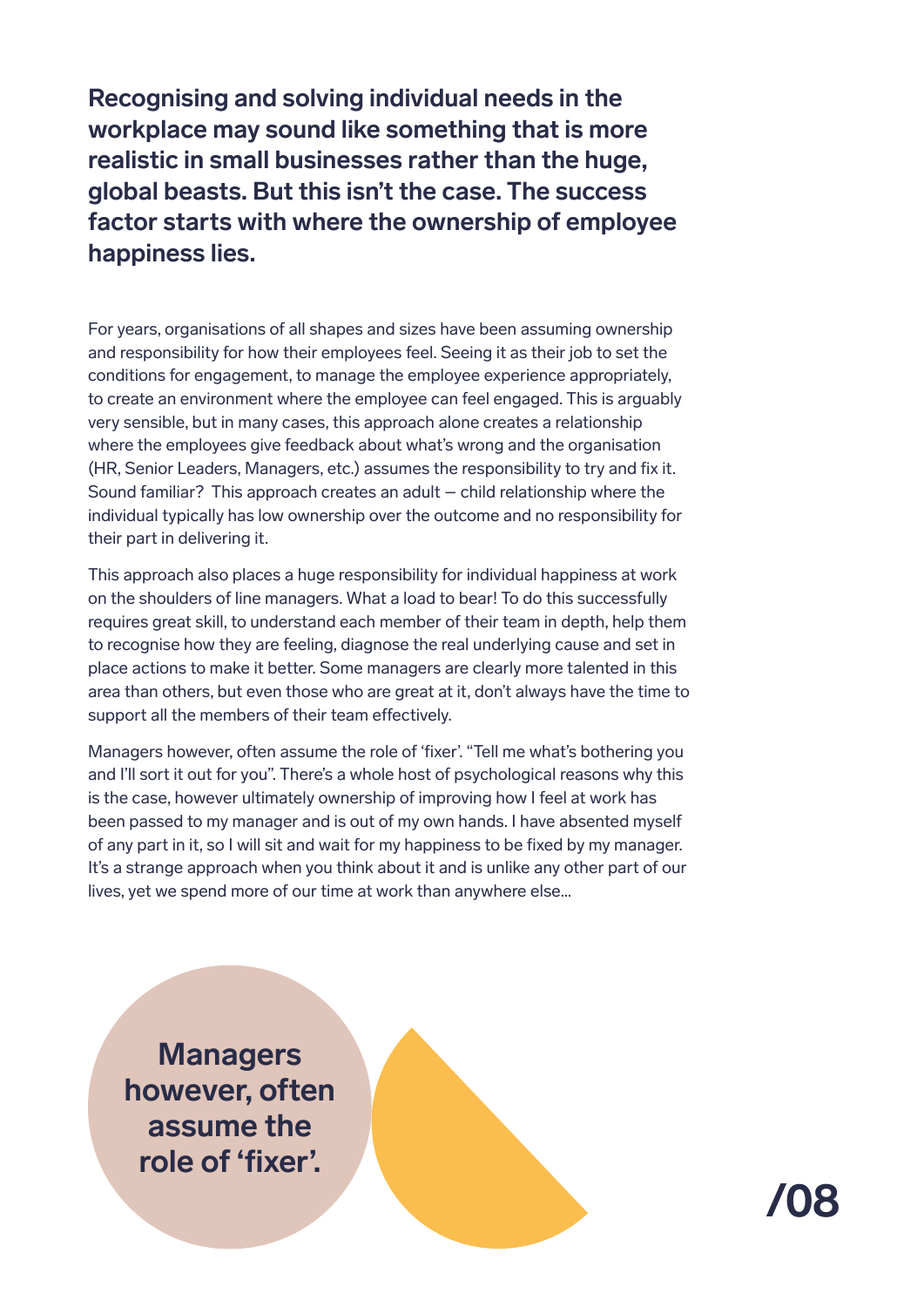#### **Trust individuals to know what they need to change.**

The person who can best influence how we feel is the person who knows us best. Ourselves. In many non-directive counselling practices, counsellors will not offer advice or opinion, but rather respect the autonomy of the individual and their innate ability to find their own solutions. Developing self-efficacy is perhaps what organisations and managers should be focusing on - creating the belief and confidence in individuals that they can exercise influence over the events that affect their lives.

What if we give ownership and responsibility for how people feel at work equally to both the individuals and the organisation?

This approach may feel mind-blowing to some, it turns our instinct on its head but also stops employee engagement feeling like an annual tick box exercise and turns it into something really definable, something which can actually be positively affected by change.

Perhaps the concept of equal responsibility between an employee and the organisation is actually what organisations have been trying to achieve all along through internal coaching programmes? Maybe they just haven't been navigating the path in the right way…

**/09**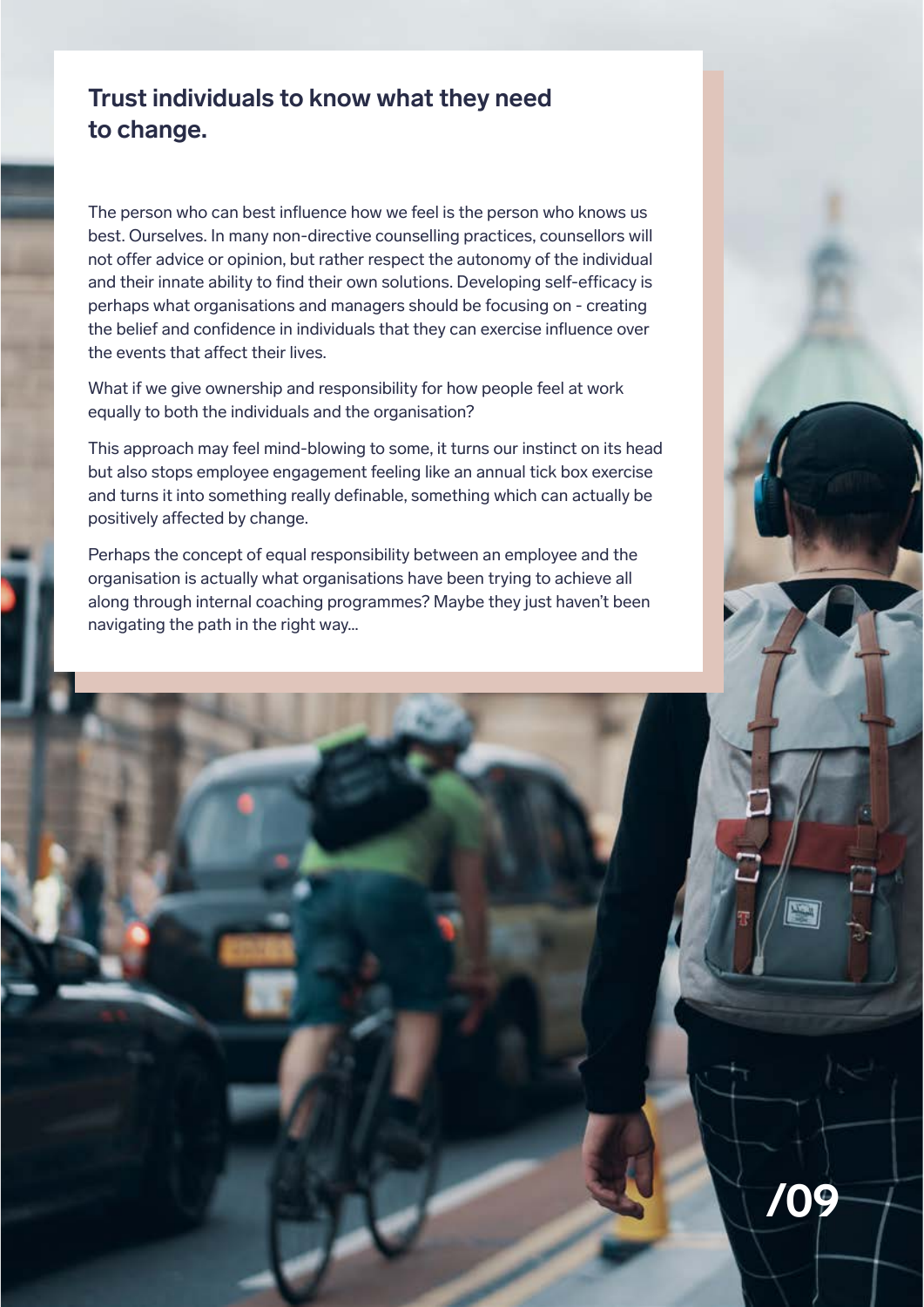# **The power of meaningful conversations and coaching /10**

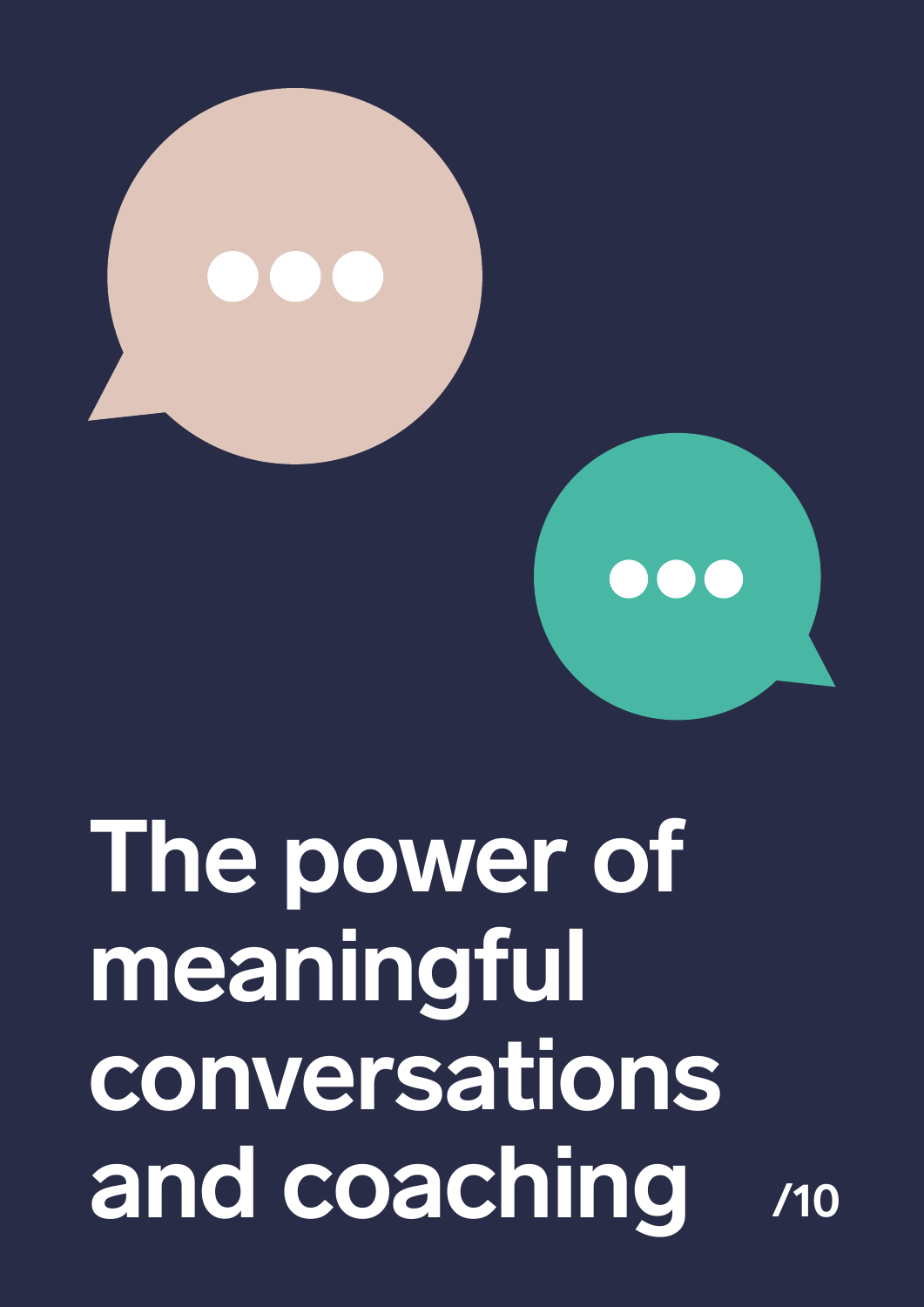**Most individuals can pinpoint what's making them unhappy but generally they aren't clear on why, what they'd like to be different, what's possible, what they can do about it and what support they need.**

If an employee could crystallise these thoughts and verbally express them in a conversation as part of a regular 1:1, or a casual chat opportunity between an employee and their line manager  $-$  it would turn that casual chat into a meaningful conversation, one that leads to some real positive change for the individual.

The problem is that most individuals don't know where and how to start. They can't quite put all the pieces of the jigsaw together and don't have the ability or self-discipline to take a constructive deep dive into their thoughts and understand why they are feeling a particular way and what's driving it. After all, isn't this why organisations spend thousands of pounds on executive coaching? Individuals often know how they feel, but coaching provides the reflective, structured space in which to consider the issue, the possible resolutions and the confidence to do something about it.

Without support, how can individuals properly understand and fix the issues they have about work? Unfortunately, due to the cost, coaching is often only provided to more senior managers or high performing talent. So how are the majority being heard?

A Sales Force study "The Impact of Equality and a Values Driven Business" found that employees who felt like their voices were being heard were 4x more likely to do their best work.

Internal coaching can play a part, but most managers are not experts in this area, lack the capability to coach well and individuals don't always feel comfortable talking to another person about personal issues. In expecting our managers to be coaches, have we placed too much expectation on them? Are they clear exactly what their role is and isn't?

Oracle reported in a 2020 study that 68% of employees would rather speak to a robot about stress and anxiety in the workplace than their line manager.

For employees who are not being heard by their line manager or through a robot, the result is issues that remain unfixed, a build-up of frustration, leading quickly into unhappiness and disengagement. At best this gets expressed through negative responses on an employee survey and at worst results in a day by day deterioration in motivation, self-confidence, mental health and of course productivity.

**/11**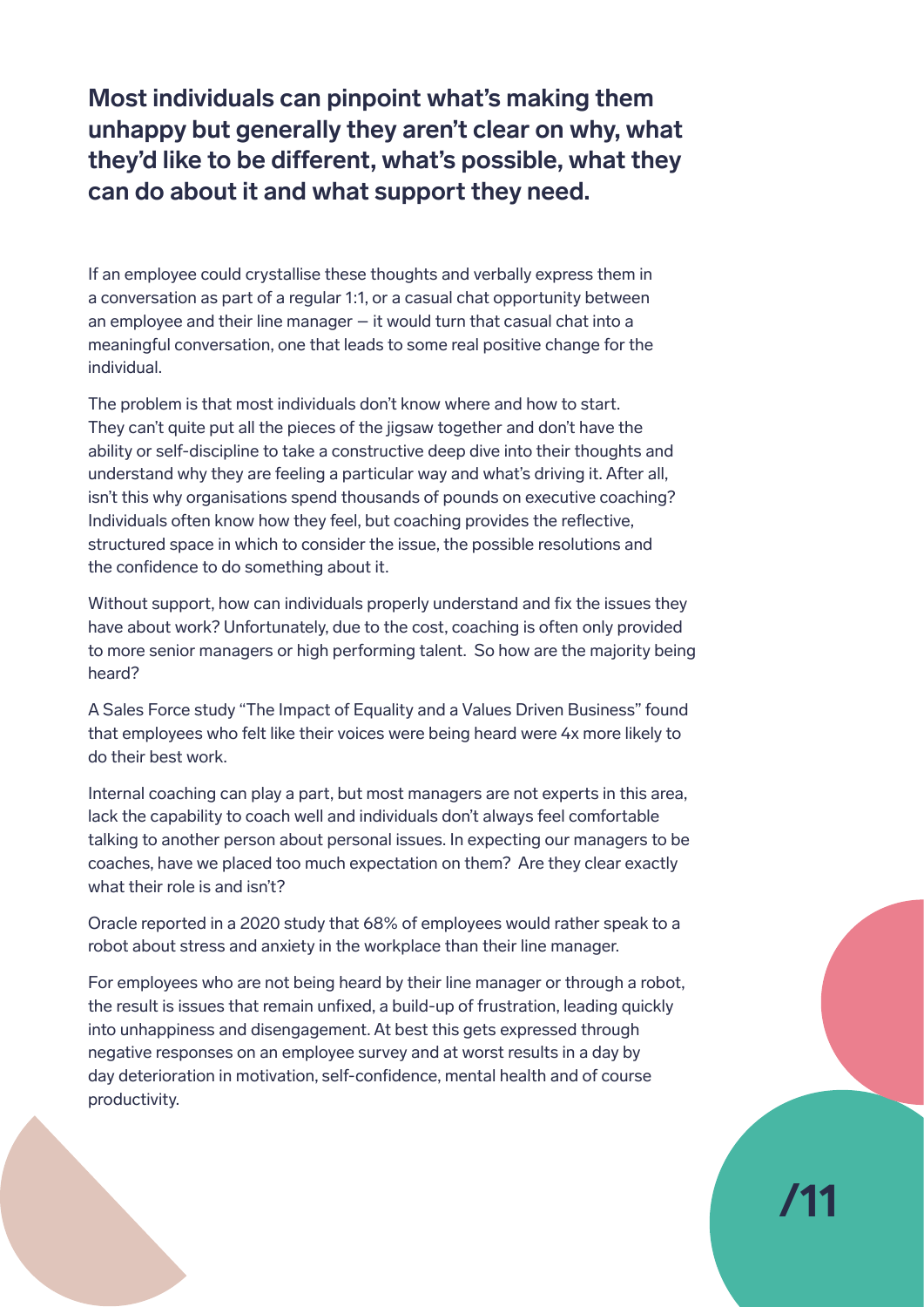## **A new approach**

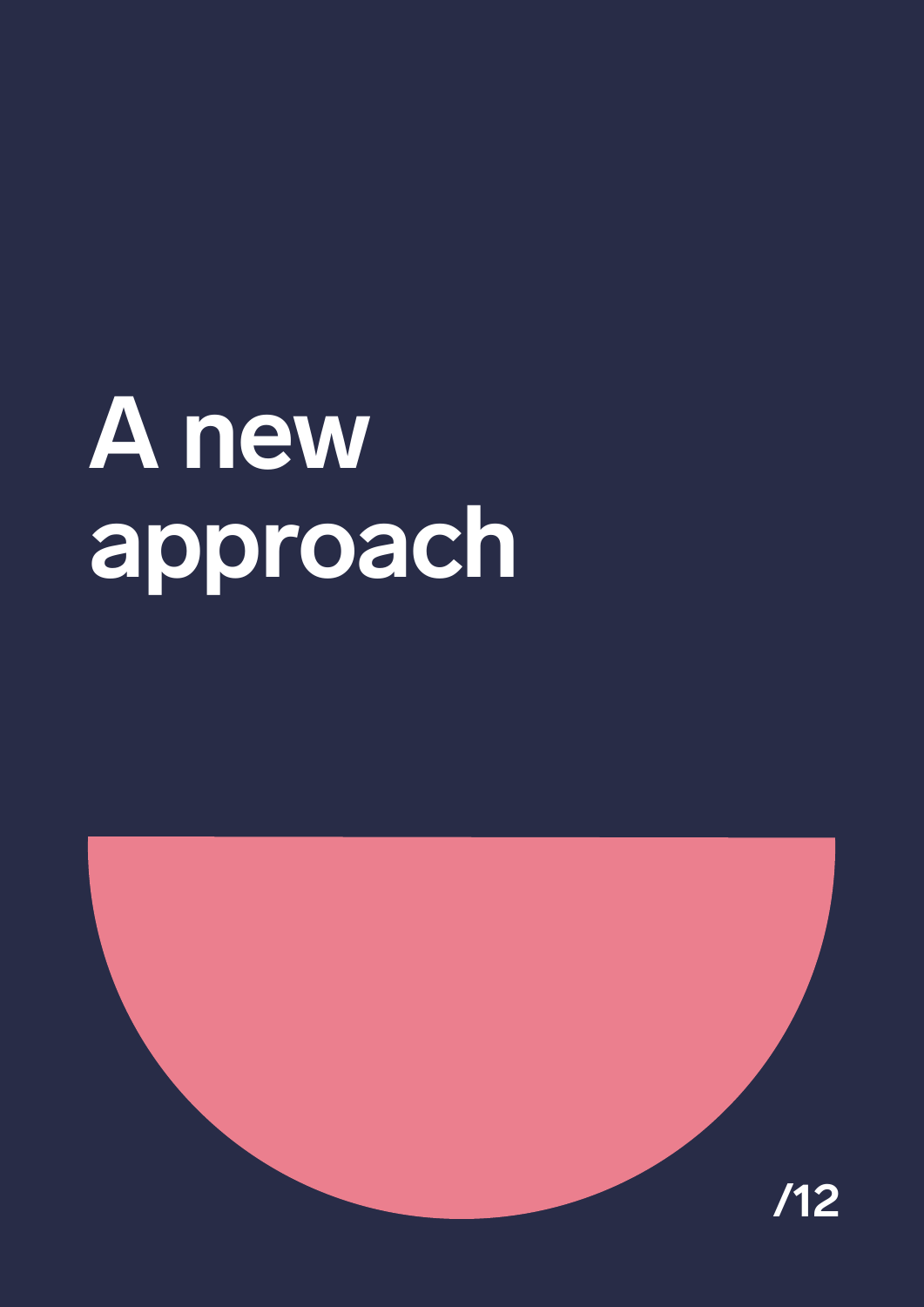**Most individuals can pinpoint what's making them unhappy but generally they aren't clear on why, what they'd like to be different, what's possible, what they can do about it and what support they need.**

The world is evolving but employee engagement methodology hasn't moved on and is continuing to fail the majority of employees. Data taken from The Peakon Employee Survey data spanning 80 million survey responses across 160 countries and published in Jan 2020 reported that 41% of employees globally were engaged, 38% disengaged and 21% actively disengaged.

There is a clear need for a shift in approach and mindset to employee engagement, but to succeed leadership behaviours and the culture in which they exist need to change too. According to the Edelman Trust Barometer, 1 in 3 employees don't trust their employer.

The pandemic has shown how agile to change both organisations and individuals can be. It's time to enter a brave new world where:

- + Employee engagement isn't a data collection exercise where the voice of the individual is lost in the collective aggregation of the masses.
- + Employee engagement is recognised at individual level, where solutions to issues are tailored to the needs of the person.
- + Individuals are given the control of their own work happiness, along with the tools and the time to reflect on what is and isn't working and accountability to drive positive change for themselves.
- + The organisation gives line managers a clear remit to enable and support their people to reach a place where they are feeling the best versions of themselves at work.
- + Simple and effective coaching is available for everyone not just the chosen few. This should be available remotely.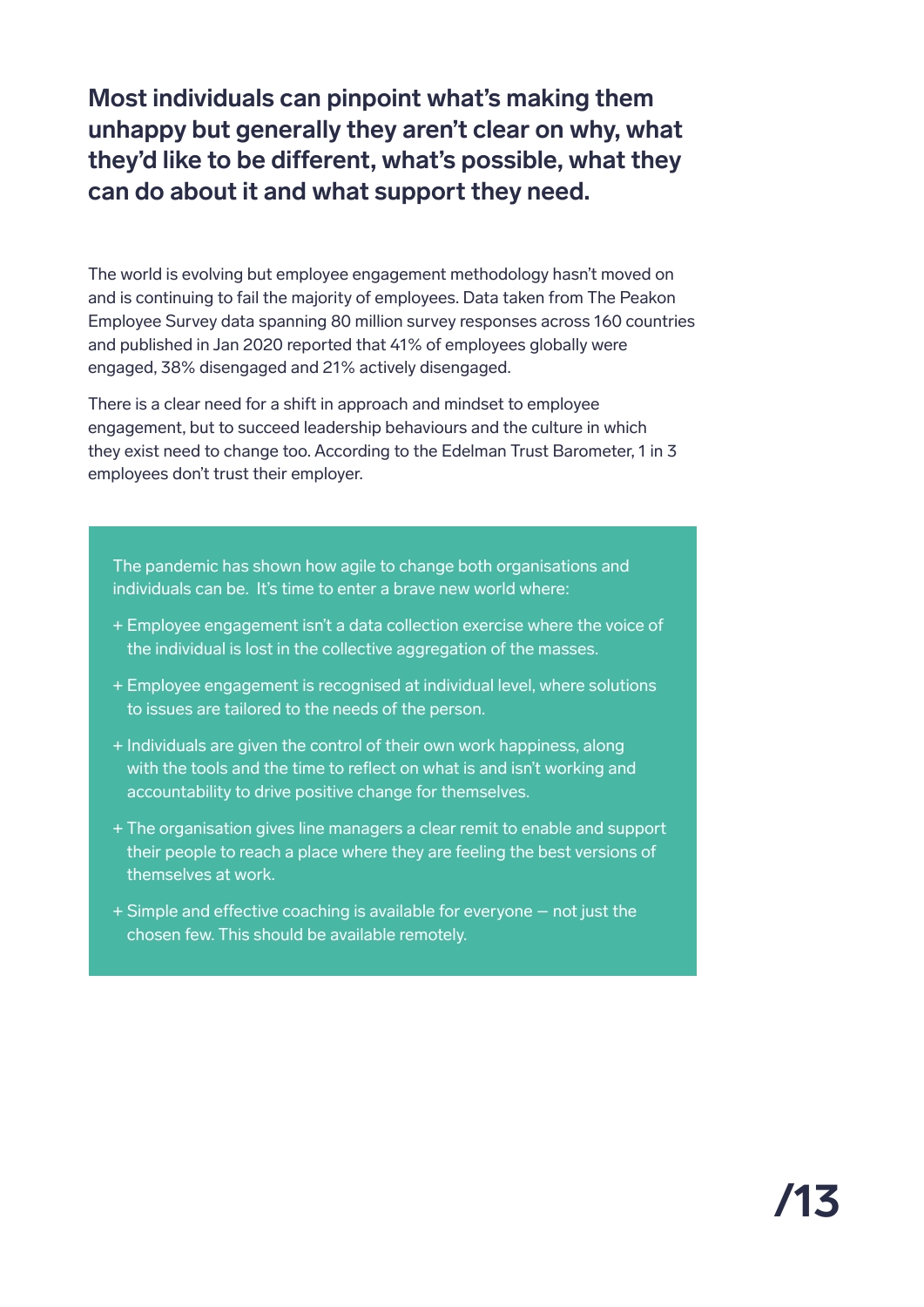#### **About Work-Happy**

Work-Happy turns the traditional method of employee engagement on its head by giving the ownership of work happiness to the individual. Achieving happiness at work is challenging and to approach it on a mass scale at organisation, department or even team level means that the needs of each person as an individual can be missed. Work-Happy is a platform built by experts and works at the individual level, guiding employees to regularly reflect on how they are feeling about key areas of work, helping them to understand what is and isn't working and why. Work-Happy guides them to take accountability and drive positive change from within by committing to a series of small, achievable changes and supports them with a wealth of tools including an interactive coach bot and audio coaching.



#### **Anna Cleland Founder – Work-Happy**

Anna is passionate about building healthy relationships between organisations and their people so that both can thrive.

With 20 years experience in the HR consulting arena, Anna has worked with organisations to help them respond to the increasing need to understand, engage and look after their people to drive enhanced performance.

Anna brings challenge, ideas and creative thinking in the pursuit of creating happier, more productive and caring workplaces and is the founder of Work-Happy.

### **Hello /14**